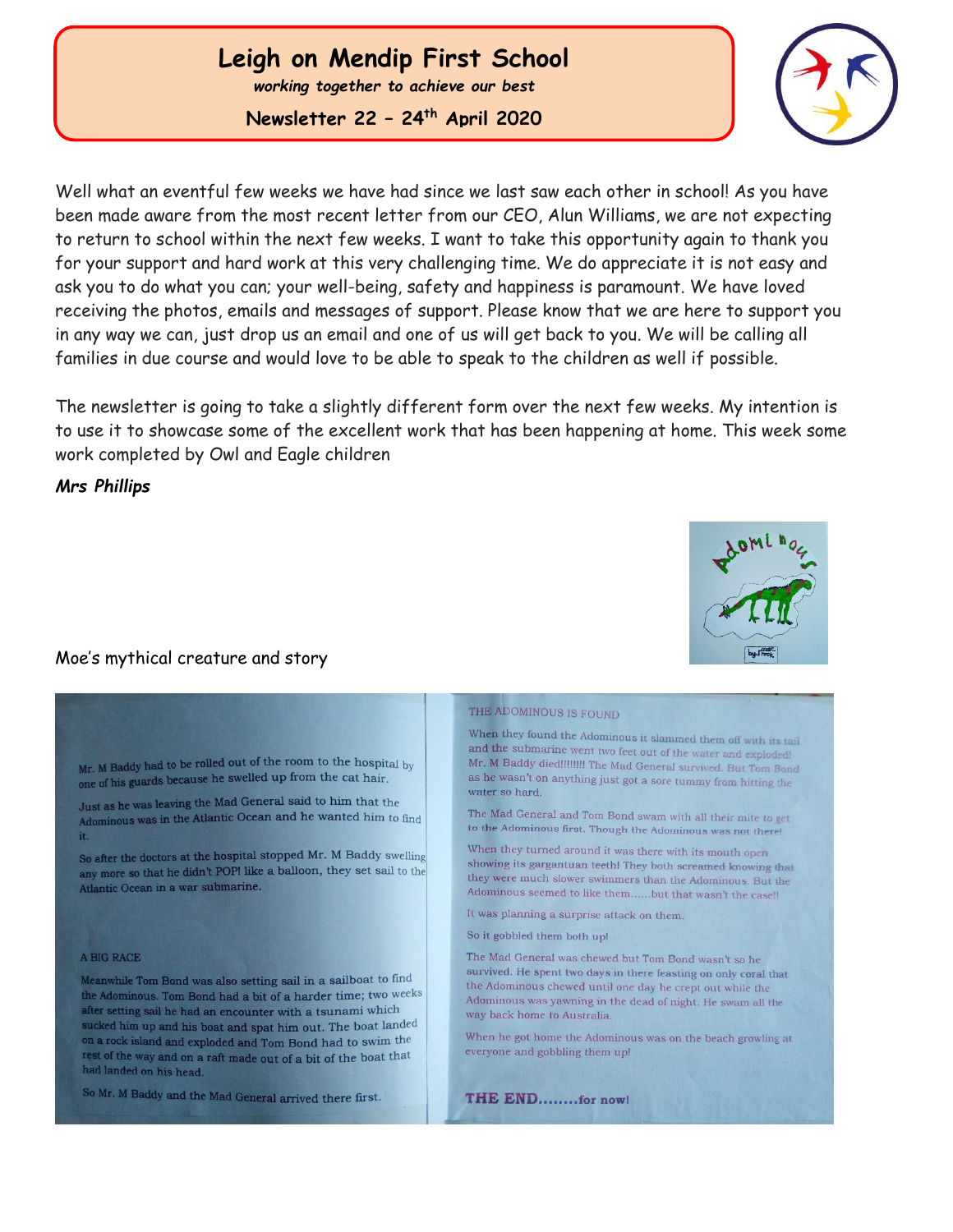# **Leigh on Mendip First School**

*working together to achieve our best*

**Newsletter 22 – 24th April 2020**





Oliver and Ruby completing a crystal Science experiment Ava learning about flowers



S halls are slow. Now you know It they do is slime. A l n the night they come out ay eggs and crawl about. hails trails are wet

 $h$ ara

Some beautiful writing from Lottie









Super creativity from Wilf